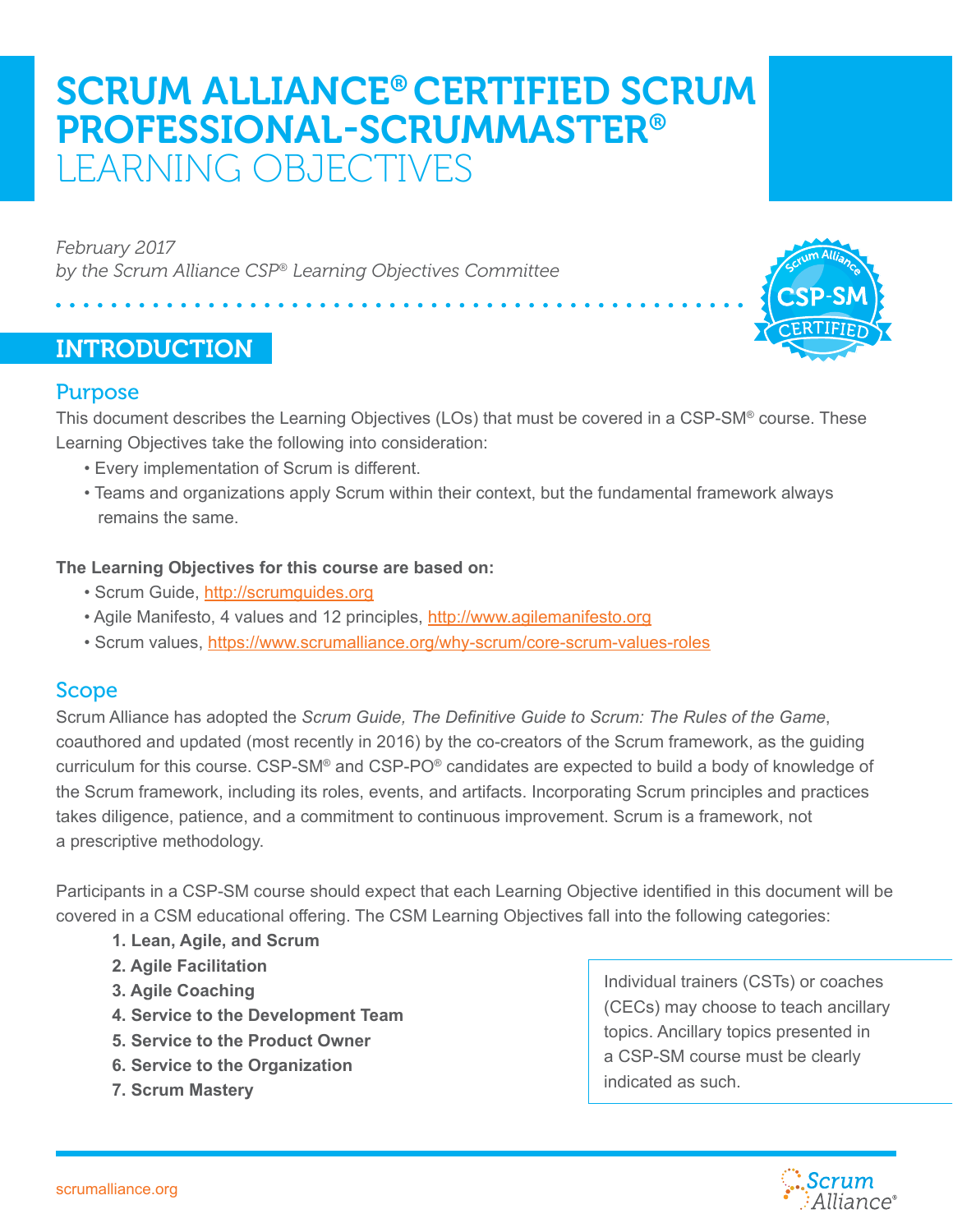# LEARNING OBEJECTIVES

# **A note about examples used in the following Learning Objectives:**

Several Learning Objectives include a list of examples. The examples are used to clarify the intent of the objective. Individual trainers or coaches can use the provided examples, their own examples that still meet the objective, or a mix of both. Examples do not imply that they are the only options, nor that they constitute an exhaustive list.

## **A note about Bloom's Taxonomy:**

While some Learning Objectives appear to prescribe how to teach, that is not the intent. Bloom's-style Learning Objectives describe what the learner can do upon completing the class. Rather than include that text in each Learning Objective, please mentally append the following phrase to each objective:

**"After successful completion of the CSP-SM educational offering, the learner will be able to … "**

# 1. Lean, Agile, and Scrum

#### **Lean Thinking**

- 1.1. … describe the roots of Lean Thinking (e.g., TQM, Toyota Production System).
- 1.2. … define a kaizen mindset (e.g., focus on people, optimize the whole, continuous improvement).
- 1.3. … list at least five of the seven wastes in product development (e.g., extra features, partially done work, extra processes, handoffs, defects, delays, task switching).
- 1.4. … relate the seven wastes in product development to the seven wastes in Lean manufacturing.
- 1.5. … explain the five core concepts of Lean Thinking (e.g., one-piece flow, pull, limit WIP, small batches, kaizen, reduce variability, teamwork) and how they can be applied to Scrum.
- 1.6. … relate at least three Agile engineering practices to Lean practices (e.g., continuous integration, test-driven development, collective code ownership).

# 2. Agile Facilitation

# **Advanced Facilitation**

- 2.1. … describe three alternatives to open discussion (e.g., structured go-arounds, individual writing, listing ideas, dialogue in pairs or small groups, etc.) and explain when they may be effective.
- 2.2. … practice at least two alternatives to open discussion.
- 2.3. … identify at least one action the facilitator can perform to support meeting participants during divergent thinking, integration, convergent thinking, and closure that will support the development of an inclusive solution (e.g., powerful questions).
- 2.4. … apply five visual facilitation techniques for a collaborative session (e.g., card question, clustering, dot voting, visual note taking).
- 2.5. … design and facilitate a retrospective with senior leaders and executives to foster continuous improvement at the organizational level.
- 2.6. … identify at least three practices for facilitating remote meetings (e.g., turn-taking between those face-to-face with remote participants, establishing communication protocol, shared note taking).

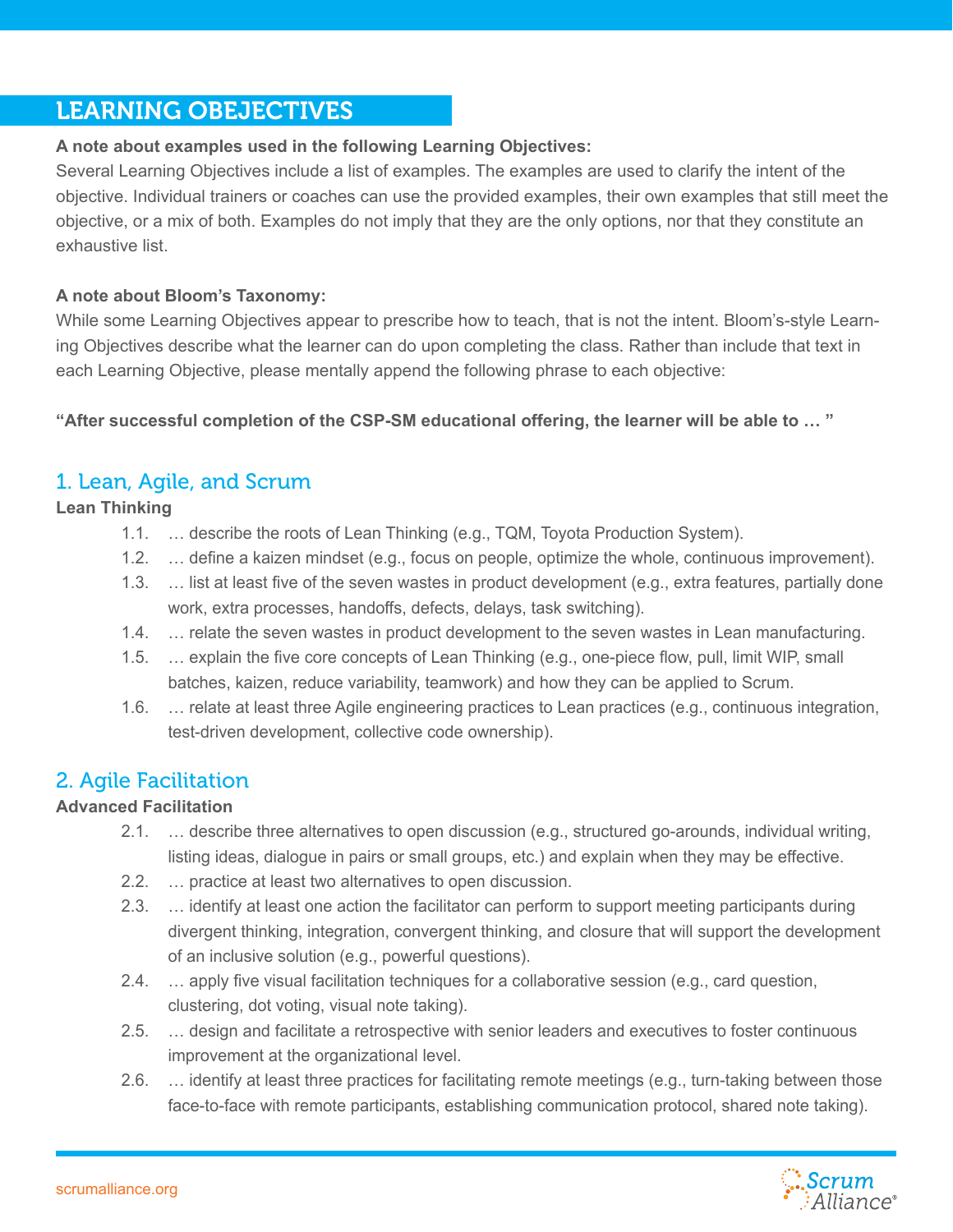# 3. Agile Coaching

- 3.1. … describe at least five elements of a fundamental coaching agreement (e.g., role of the coach, duration, expectations, feedback, responsibilities).
- 3.2. … discuss the importance of at least two fundamental coaching assumptions (i.e., coaching is at the request of the coachee, coachee knows the solution to their problem).
- 3.3. … list at least three fundamental psychological concepts that help understand and transform individual behavior (e.g., EQ/emotional intelligence, MBTI, ORSC, DISC, transactional analysis, mindset, empathy, DRIVE).

# 4. Service to the Development Team

# **Team Dynamics**

- 4.1. … apply at least two different models for team development (e.g., Tuckman model, team performance curve, etc.).
- 4.2. … appraise the effectiveness of at least two different development frameworks for supporting an Agile team's growth.

# **Team Effectiveness**

- 4.3. … apply at least three techniques for addressing team dysfunctions (e.g., building trust, encouraging healthy conflict, fostering mutual accountability, etc.).
- 4.4. … apply at least three techniques or activities (e.g., physical team building exercises like abseiling, empathy walks or trust fall, trust-building conversation modes like the McCarthy protocols, NVC, appreciative inquiry, emphasis on consistent behavior of the Product Owner or stakeholders) for building trust in a team.

# **Starting New Agile Teams**

- 4.5. … explain at least three reasons why the start of a new Agile Team should be handled differently from a traditional project kickoff/charter (e.g., level of collaboration, lack of experience in Agile environments, importance of shared understanding).
- 4.6. … explain how purpose, alignment, and context are set and used during the start-up of a new Scrum Team to accelerate teamwork.
- 4.7. … explain how seeing the whole system, emphasizing collaborative work, focusing on a good start, continuous learning, and "good enough for now" support the launch of a new Agile team.
- 4.8. … describe at least three responsibilities each for the sponsor (e.g., clarify constraints, context, and stakeholder expectations), Product Owner (communicate vision, purpose, and customer needs), and Development Team members (get to know each other, create transparency about capabilities, create ground rules and working agreements) when starting a new Agile team.
- 4.9. … organize and facilitate the launch of a new Agile team that defines purpose, alignment, and context.

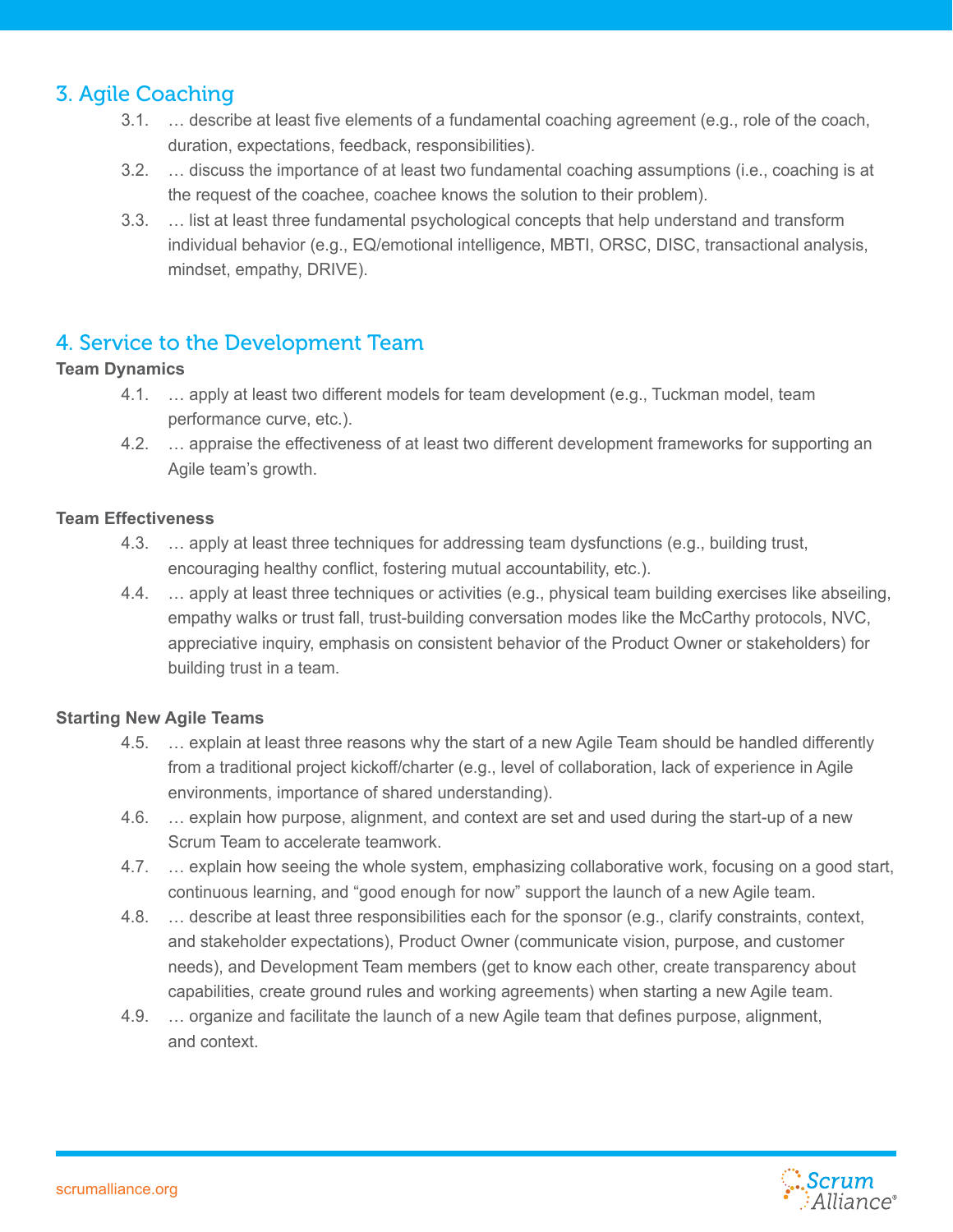#### **Software Craftsmanship**

- 4.10. … define software craftsmanship.
- 4.11. … demonstrate at least two training or coaching methods to introduce more advanced engineering practices.
- 4.12. … describe the acceptance criteria for a Product Backlog item using a format suitable for automated testing (e.g., Fitnesse, Gherkin).

## **Coaching the Development Team**

- 4.13. … create a coaching agreement with the Development Team.
- 4.14. … design learning and capability goals for one individual (or team) and analyze the execution of these goals.
- 4.15. … demonstrate at least two techniques for raising team accountability (e.g., The Five Steps from Responsibility to Accountability, facilitation of a Community of Practice).

# 5. Service to the Product Owner

## **Coaching the Product Owner**

- 5.1. … organize and facilitate the creation (or refinement) of the product vision between the Product Owner and stakeholders.
- 5.2. … apply at least two techniques for moving from product vision to product backlog (e.g., innovation games, user story mapping, user story workshop, brainstorming, etc.).
- 5.3. … appraise at least three criteria that can be used for structuring a complex or multi-team product backlog (e.g., feature area, team).

# 6. Service to the Organization

# **Organizational Development**

- 6.1. … describe the nature of complex systems (e.g., cause-and-effect only visible after the event, high level of uncertainty and disagreement, emerging systems, products and practices).
- 6.2. … explain the importance of taking a systemic view (i.e., convince a stakeholder that the system as a whole needs to be optimized, regard the bigger picture, understand causal loops and delayed effects).
- 6.3. … describe at least two systematic methods for helping organizations improve their Scrum adoption (eg. causal loop analysis, value stream mapping).
- 6.4. … apply one systematic development approach (e.g., systems thinking).
- 6.5. … describe at least two frameworks for catalyzing organizational change (e.g., Kotter's 8-Step model, the Grief Cycle, 4D Model /Appreciative Inquiry).
- 6.6. … describe your approach to a complex intervention that addresses the root cause(s) of an organizational dysfunction and analyze the long-term impact (i.e., identify the situation, the underlying root cause(s), list measures/experiments and results).
- 6.7. … demonstrate at least two tangible examples of how you developed and changed the culture of your team (or organization) from a command-and-control to an Agile mindset.
- 6.8. … identify at least three ways the cultural change from a command-and-control to an Agile mindset added value to the Development Team, Product Owner, and eventual product.